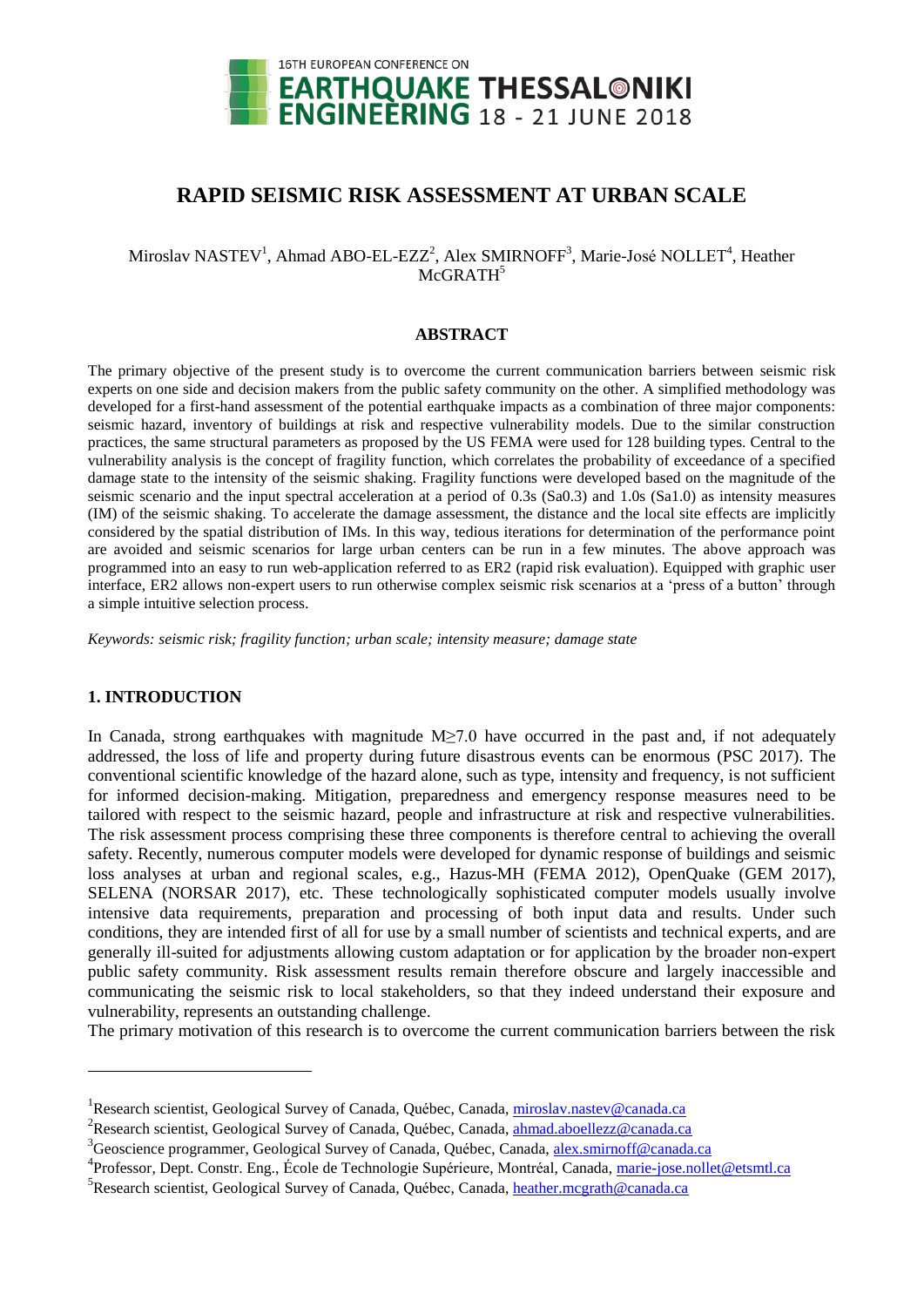experts on one side and decision makers on the other. The objective is twofold: to propose relatively rapid methods for seismic risk assessment at urban scale, and to develop software in a way that they can be used relatively easily by non-experts. A simplified methodology was developed for a first-order computation of the potential negative impacts with vulnerability analysis based on the concept of hazard-compatible damage functions which correlate directly the intensity of the seismic shaking to the probability of exceedance of a specified damage state. For a relatively rapid and user-friendly risk assessment, the methods were prototyped into an interactive web-based application, ER2. It allows non-expert users to run otherwise complex risk scenarios at a 'press of a button' through a simple intuitive selection process.

This paper describes the methodological development of ER2 and part of the ongoing activities. Seismic risk assessment methods and comprehensive sets of stored site-specific databases are discussed, among which are: generation of ground motion scenarios considering simplified point source or finite fault assumption, prediction of potential attenuation with distance and local site amplification, standardized inventory of structural properties and occupancy of exposed buildings, dynamic response and evaluation of the seismic vulnerability. An application example of a M7 earthquake scenario about 20 km from downtown Quebec City is given at the end.

## **2. RISK ANALYSIS PROCESS**

The seismic risk assessment process involves the quantification of the three major input components: seismic hazard, inventory of assets at risk and respective vulnerability, and of the resulting negative impacts. The seismic hazard is defined with the earthquake magnitude, focal distance and the different types of local soil conditions at a particular location. The assets at risk, in this case, are the existing buildings combined with the population in the affected area. The vulnerability represents the physical, economic and social susceptibility to damage as function of the intensity of the earthquake motion. The expected degree of damage and loss are obtained in terms of physical damage, economic losses as percentage of reconstruction costs and social losses are determined with the number of casualties and homeless people.



Figure 1. Peak ground acceleration for Montreal M6.0 point source scenario with depth of 10km

## *2.1 Seismic scenarios*

An algorithm has been developed with a shakemap generation capacity for earthquake events with specified magnitude, distance and simple fault geometry. It applies the new generation of ground-motion prediction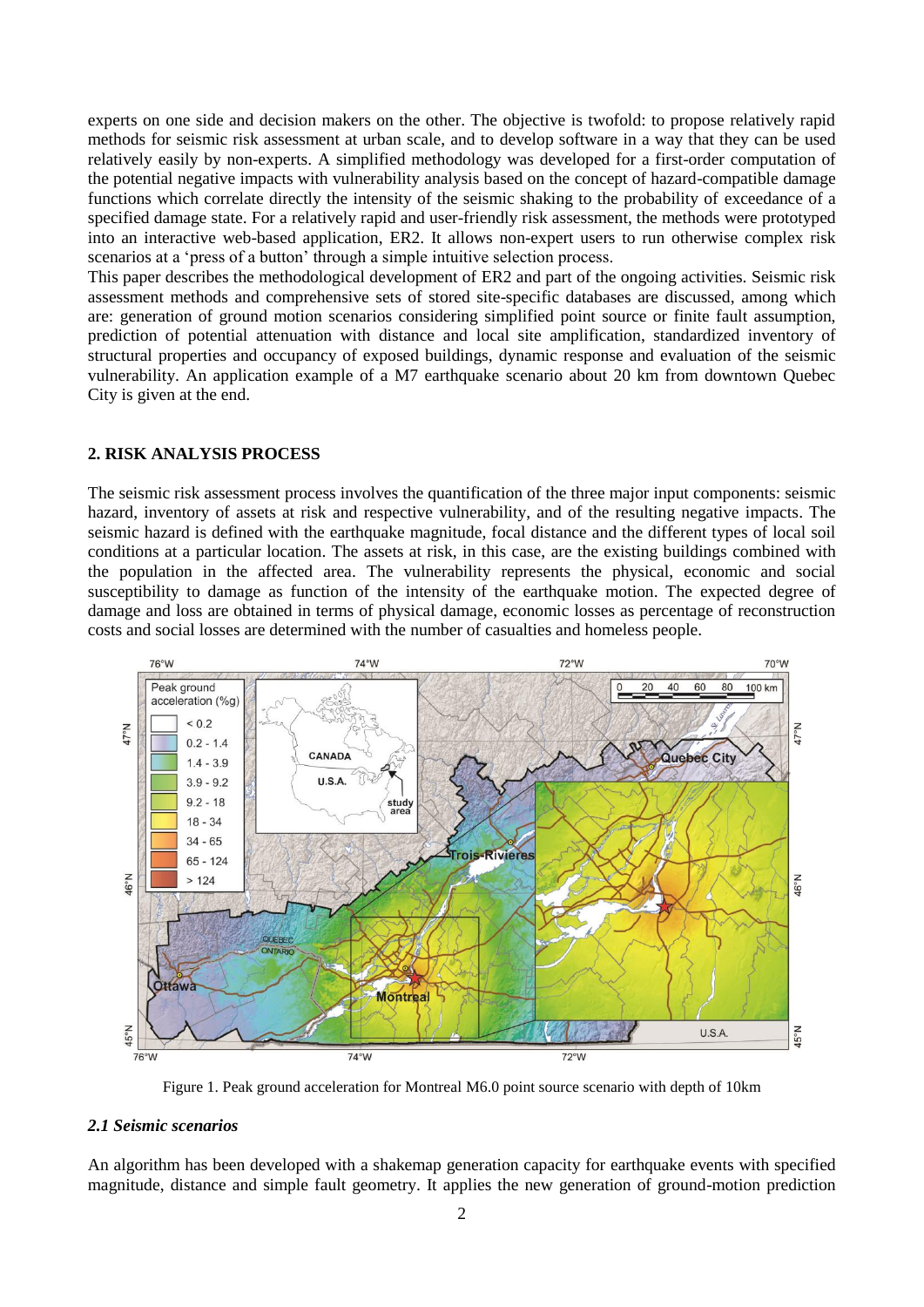models for reference response spectral accelerations on rock including PGA and PGV: AA13 for Eastern Canada (Atkinson and Adams 2013), which is being proposed in the National Building Code of Canada NBCC 2015 (NRC 2016); and AB10 for Southern Europe and the Mediterranean (Akkar and Bommer 2010). Since both equations are calibrated for equivalent point source model, finite fault dimensions can also be considered, ignoring focal mechanisms, to generate appropriate motion parameters using the closest distance from each site. The epistemic uncertainty can be captured by the provided confidence levels.

The ground motion is then corrected for the local soil conditions with the amplitude and frequency dependent site amplification factors with respect to the computed average  $V<sub>S30</sub>$  at each site as defined by the NBCC 2015. The other option is to use the nonlinear site amplification embedded in the attenuation prediction equations.

The example ShakeMap shown in Figure 1 applies the AA13 GMPE to obtain the spatial distribution of the peak ground acceleration for a point source scenario in the Quebec City region for a scenario comparable to the building code probability of 2% in 50 yr. The study area was previously divided into 250x250 grid cells, each characterized with a single soil stratigraphy, shear velocity profile and  $V_{s30}$  value.



Figure 2. Montreal schools are the type of essential facilities which may generate highest losses and require strong focus during risk reduction actions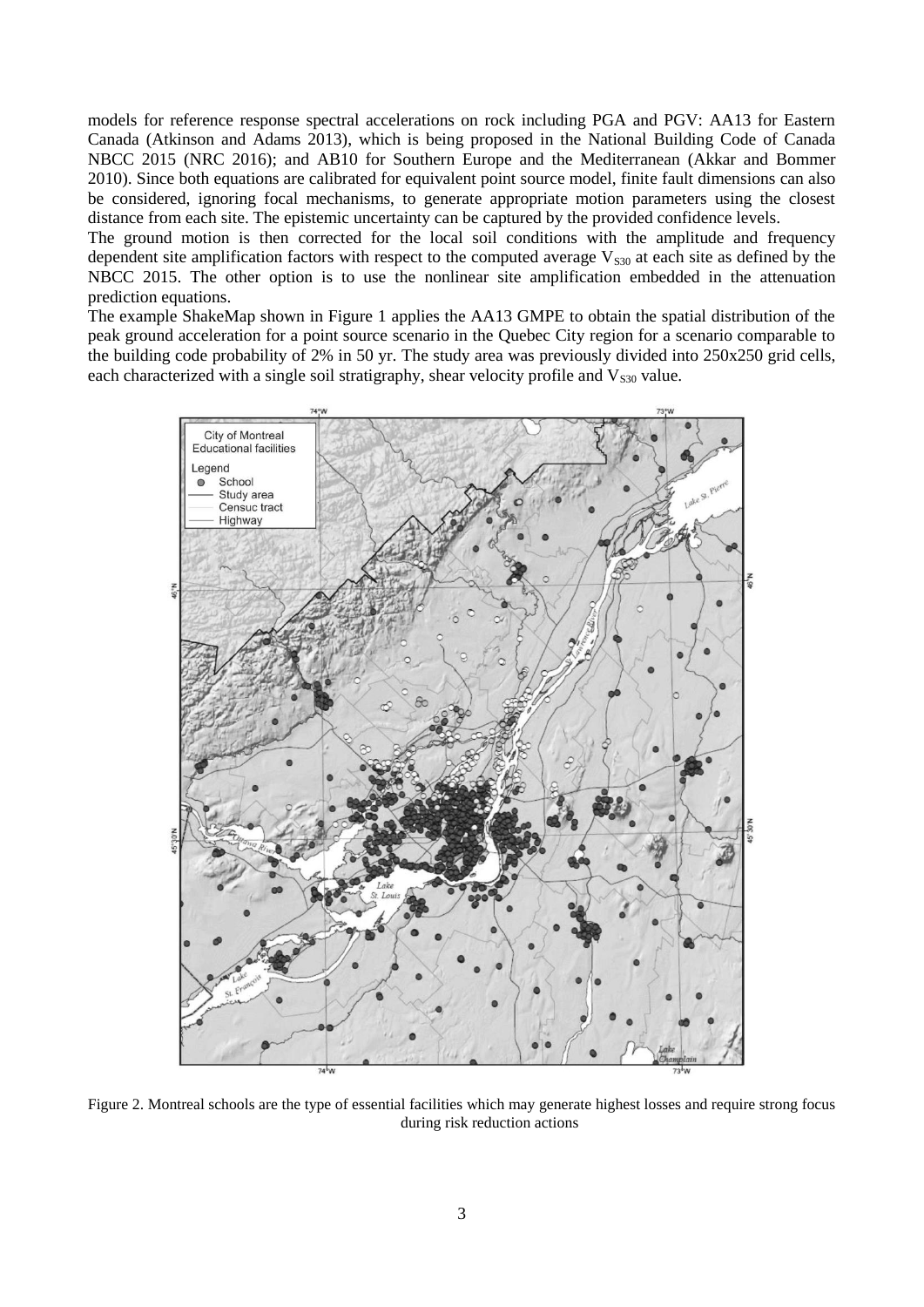## *2.2 Building inventory*

The inventory of exposed buildings is the second major input parameter. It can be generated at a local (building) scale by sidewalk and virtual desktop surveys (Ploeger et al. 2016), at an urban scale by interpreting data from municipal property assessment databases - community open datasets (Nollet et al. 2012) or and at the national scale derived from census information, governmental agency data and/or applying statistical procedures (Ulmi et al. 2014). In terms of efficiency of information collection, the first approach relies heavily on the surveyor's experience but generates a more detailed building-specific inventory, whereas the second and third approaches are faster, but generate an aggregated inventory at the census tract level. The needed information consists of structural parameters (location, year of construction, floor surface, number of stories, design code), occupancy (residential, commercial, industrial, agricultural, governmental, etc.) and population distribution in three times of the day (daytime when most of the working population is expected to be in offices; daytime when part of the population is commuting home; and nighttime, when most of the population is at home in residential neighborhoods).

An example map showing the distribution of school buildings in the City of Montreal is presented in Figure 2. For the time being, building inventory data is available for only a part of Eastern Canada between Ville de Saguenay and Toronto. For other regions users are prompted to introduce their own datasets in a predefined format.

#### *2.3 Vulnerability to seismic shaking*

Central to the vulnerability analysis is the concept of a fragility curve assumed representative for a group of buildings with similar structural properties. Fragility curves combine the expected damage states of the given building type to a measure of the intensity of the seismic shaking. The developed seismic vulnerability modeling was inspired by the standard framework for performance-based engineering (Kircher et al. 1997, Moehle and Deierlein 2004, FEMA 2012).

Two dominant spectral accelerations at 0.3 and 1.0 seconds (Sa0.3 and Sa1.0) are used fully define a simplified 5%-damped elastic response spectrum for a given seismic scenario including local soil conditions. The maximal structural response of the considered building type, referred to as the 'performance point', is determined by the intersection between its structural capacity curve and the response spectrum adjusted for the inelastic structural damping associated with cyclic degradation (Kircher et al. 1997). The corresponding spectral displacement is then combined with a set of displacement based fragility curves for the considered building type to obtain the probability of being in each of the five potential damage states: none, slight, moderate, extensive, complete. Due to the similarity of the construction practices in Canada and the US, the fragility data were developed for the 128 generic building classes using the standardized capacity parameters and the definitions of the damage states (FEMA 2012).

![](_page_3_Figure_6.jpeg)

Figure 3. Fragility curves with closed form lognormal fit conditioned to spectral acceleration a) Sa0.3 for unreinforced masonry buildings and b) Sa1.0 for ductile moment frame low-rise buildings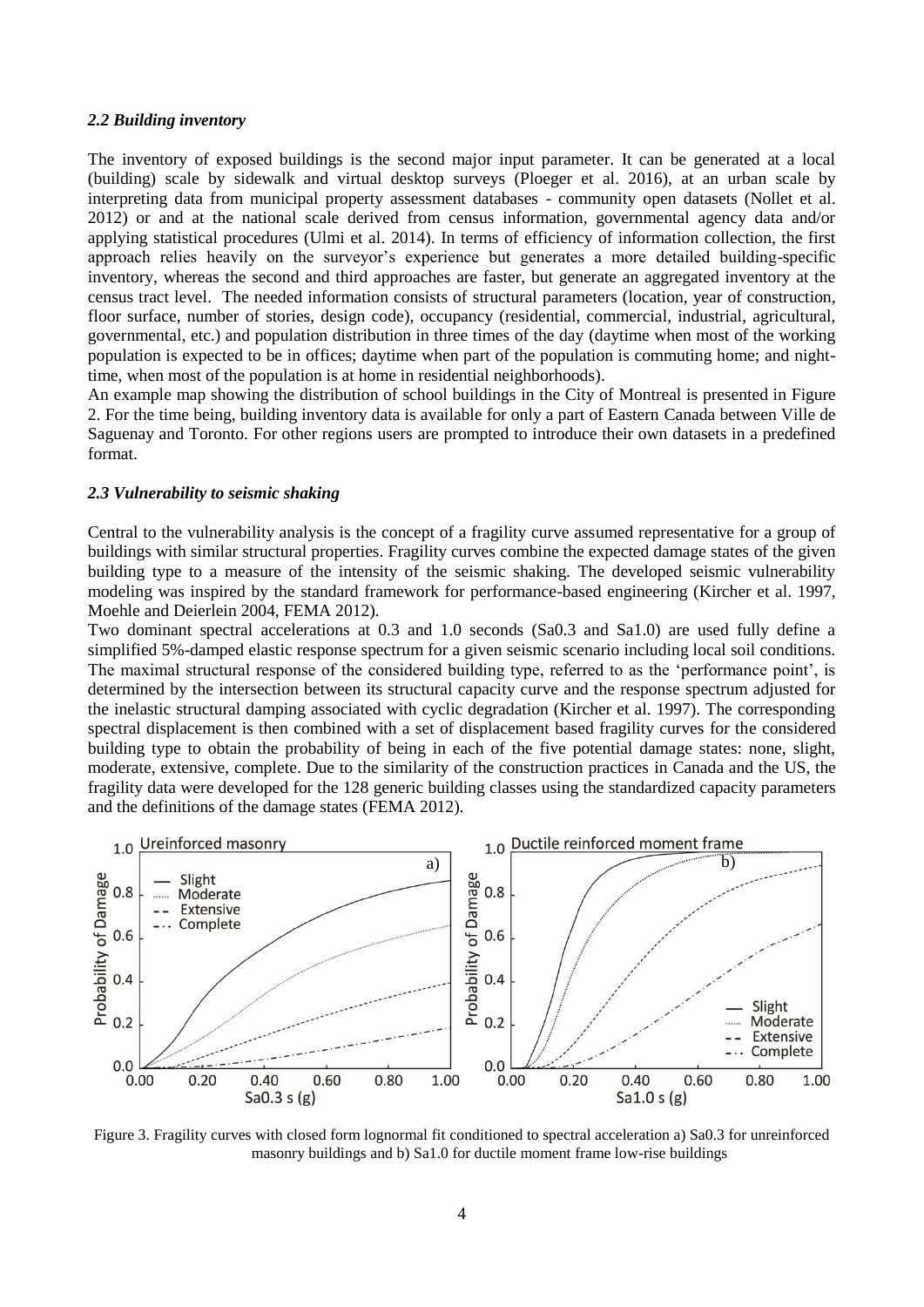The next step consists in correlating the probabilistic damage states with the respective intensity measure. This allows for direct evaluation of the expected structural, non-structural and content damage given a ground motion scenario. To simplify the damage assessment and avoid the iterative process involved in determination of the performance point, an alternate solution process relying on a set of fragility curves expressed as explicit functions of the input shaking intensity was adopted in this project. These functions are obtained for gradually increasing intensity ending with a maximum reasonable input spectrum value which generates fully plastic response on the capacity curve (Porter 2009). The respective probabilistic damage states are computed for each successive step and arranged in tabular format together with the associated intensity. To further improve the damage assessment and decrease the computational effort, the discrete values were fitted with continuous lognormal cumulative probability functions (Abo-El-Ezz et al 2014, Nastev et al 2017)). The fragility curves shown in Figure 3 provide a closed form solution for continuous prediction of probability of damage to buildings. Once developed, these fragility curves represent a powerful tool for rapid seismic risk assessment.

## **3. ER2 SOFTWARE**

A seismic risk assessment tool referred to as Rapid Risk Evaluation (ER2) is currently being developed to include both shakemap and vulnerability algorithms. ER2 consists of three software components for three distinct types of use: near real-time regional seismic risk assessment, customized computation of earthquake negative impact to a single building and user-friendly web-application for seismic scenario risk modeling. Results consist of structural damage, drift and acceleration sensitive non-structural damage, economic losses and casualties.

## *3.1 Near-real time computation*

The first component of ER2 focuses on near real-time risk analysis following a major earthquake event. It fills in the current gap in the federal government's capacity to automatically generate and display potential impacts of major earthquakes, informing the greater emergency management and public safety community. Continuous connection to the national and local seismograph networks is implemented and spatial distribution of seismic parameters and their attenuation with distance is calibrated against acquired real-time data. Damage as well as economic and social losses are generated next based on the calibrated shakemap. The interconnected set of algorithms is installed and tested on NRCan servers in Ottawa.

## *3.2 Single building consideration*

The second component of ER2 supports scenario seismic hazard and risk analyses for a single building type. This module was developed mainly for validation purposes against other risk assessment software (e.g., advanced engineering building module; FEMA 2012) and for comparative analyses between damage probability results for different building classes. A simple prototype of the custom input window is shown in Figure 4. The 128 building types and 7 occupancy classes are available to the user through a dropdown menu. The tool calculates the probability of the building components: structural system, non-structural acceleration-sensitive components and non-structural drift-sensitive components to be in each of the five damage states. Based on these probabilities, indoor casualties in four severity levels and economic losses sustained by building components and contents are calculated. The mean damage factor (MDF), defined as a fraction of the replacement cost, and the coefficient of variation (COV) are also reported.

An example scenario for a low-rise pre-code wood building (W1-p) is shown in Figure 4. The single family building with a total value (structure and content) of \$300,000 is exposed to the same M6.0 scenario, shown in Figure 1, with epicentral distance of 10 km and soft soil conditions (site class E). The summary report shows that low human casualties are likely to result from this scenario (0.25%), however, the total economic losses could reach about \$20,000. Figure 4 graphically demonstrates the distribution of structural damage state probabilities and the probabilities of injury severity-levels for a low-rise wood-frame residential building subjected to an earthquake scenario of M6.0 and distance 10km on site class E (VS≤180 m/s).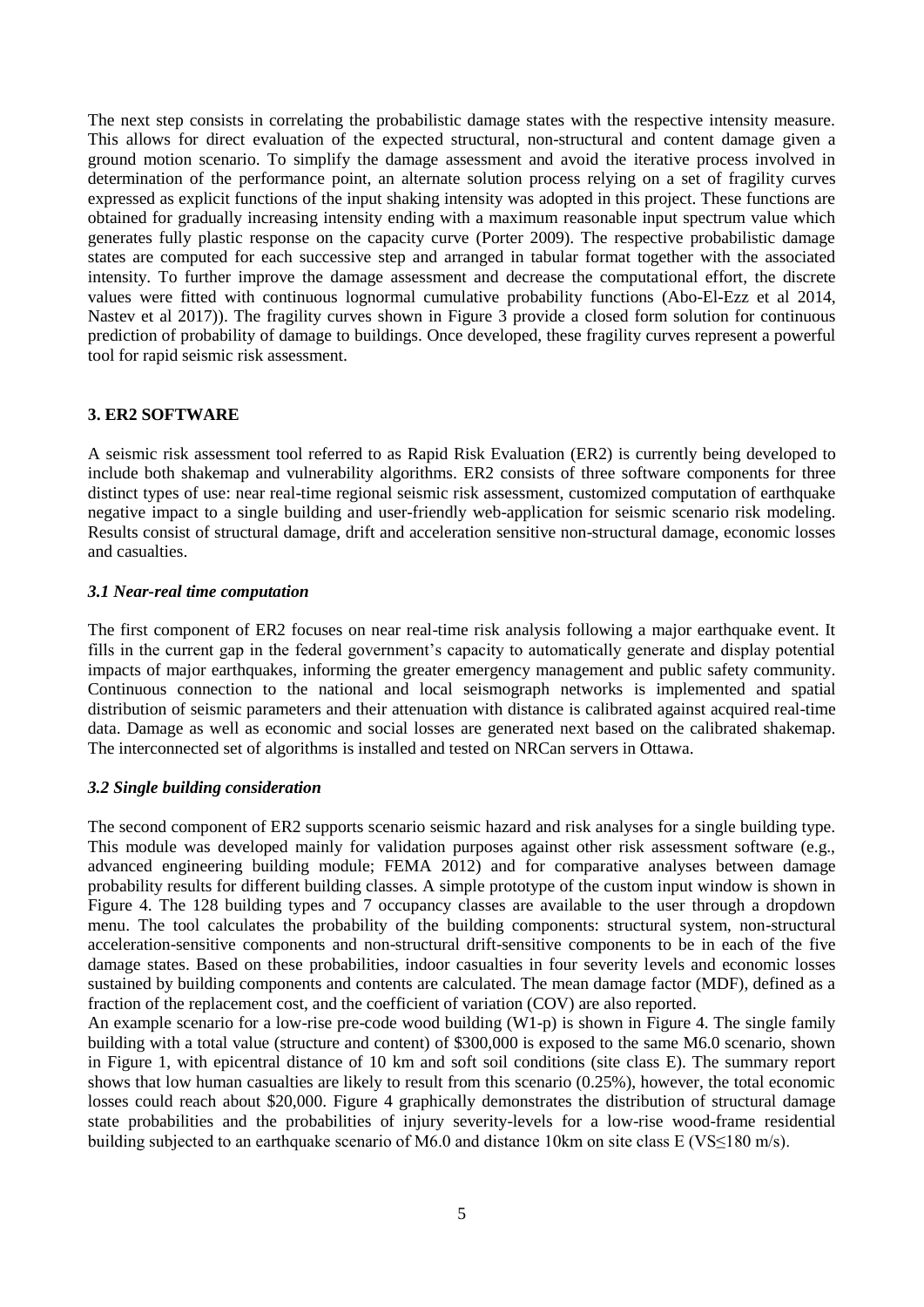## *3.3 ER2 as an interactive web-application*

A web-based application with national coverage and comprehensive databases is planned to be offered to the non-expert public safety community. To demonstrate the potential capabilities of the proposed webapplication, a prototype illustrating a seismic risk scenario has been built that is discussed herein. The work on the System Requirements Specification and the System Design documentation for the application is in the final stage of development. The programming of the beta version is underway using the Java programming language and PostgreSQL database as the back-end (interface between the user and the data access layer). The interactive web-application will be freely accessible via internet, with no need for any commercial software or advanced GIS (geographic information system) or engineering knowledge. To this end the Federal Geospatial platform will be used to provide a link to the application in line with Canada's Action Plan on Open Government (Nastev et al 2017).

![](_page_5_Figure_2.jpeg)

Fig. 4. Computation of seismic damage to single building in ER2: a) toolbar for input parameters and the standard 'summary report' form, and probability distribution of: b) structural and c) non-structural damage states

The example presented in Figures 5 considers the Quebec City magnitude M7.0 scenario. This scenario is comparable to the NBCC 2015 probability of exceedance of 2% in 50 yr. The web-application starts with an interactive window requesting the user to select the hazard type. For deterministic what-if seismic scenarios, the user is prompted to select the epicenter of the scenario and assign the desired magnitude. Recommended reasonable what-if scenarios are those obtained from the deaggregation of the national hazard map. A disclaimer will let users know that in Eastern Canada those scenarios are in the range of M6 with 10-15 km distance from downtown, and M7.25 with 25-35 km distance from downtown.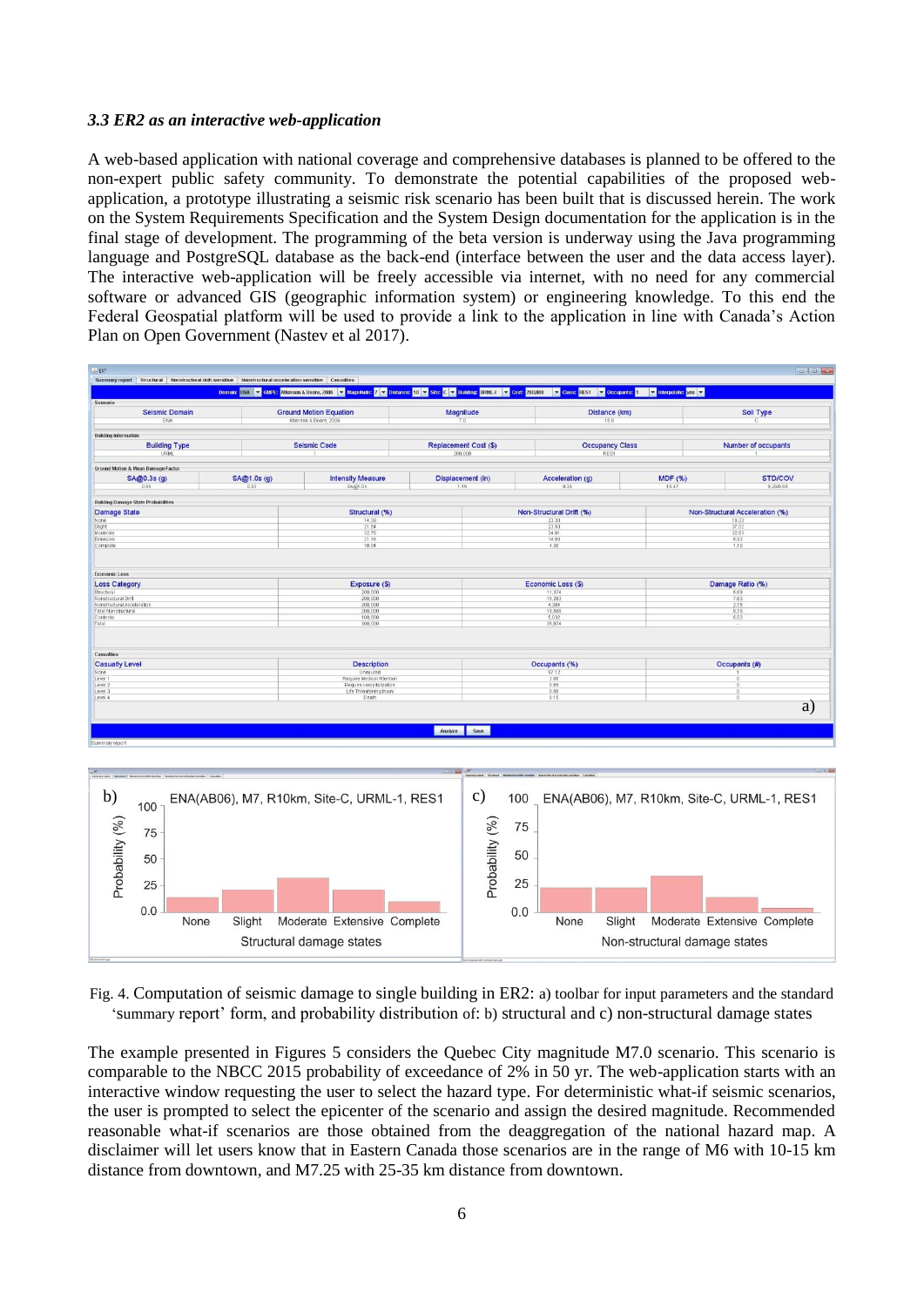The software automatically computes the extent of the study area and the number of affected buildings and/or census tracts as a function of the magnitude. In this case, the risk analysis was carried out for a radius of about 45 km around the epicenter. The application automatically generates the inventory of buildings in the selected study area: population and number, type and occupancy of buildings aggregated at the census tract level. By clicking on the screen, the user will be able to verify the inventory for each census tract, to modify it if necessary or to introduce their own values, and to save it for further use.

![](_page_6_Figure_1.jpeg)

Figure 5. Prototype of the ER2 web-application window showing the normalized economic losses per census tract

## **4. CONCLUSIONS**

The ongoing and proactive efforts to develop methods and tools for seismic risk analyses in Eastern Canada are discussed. One of the goals of these developments and communication of results is to facilitate informed decision making and offer 'press of a button' simplicity. The considered seismic risk assessment process involves the quantification of the three major input components: seismic hazard, inventory of assets at risk and respective vulnerability, and of the resulting negative impacts. The seismic hazard is defined with the earthquake magnitude, focal distance and dimensions, and the different types of local soil conditions at a particular location; the assets at risk, in this case, are the buildings combined with the population present in the affected area; and the vulnerability represents the physical, economic and social susceptibility to damage. The probabilities of structural and non-structural damage potential are computed as a direct function of spectral accelerations at 0.3 and 1.0 seconds. The expected degree of damage and loss are obtained in terms of physical damage, economic losses as percentage of reconstruction costs and social losses are determined with the number of casualties and homeless people.

A seismic risk assessment tool referred to as ER2 (rapid risk evaluation) is currently being developed to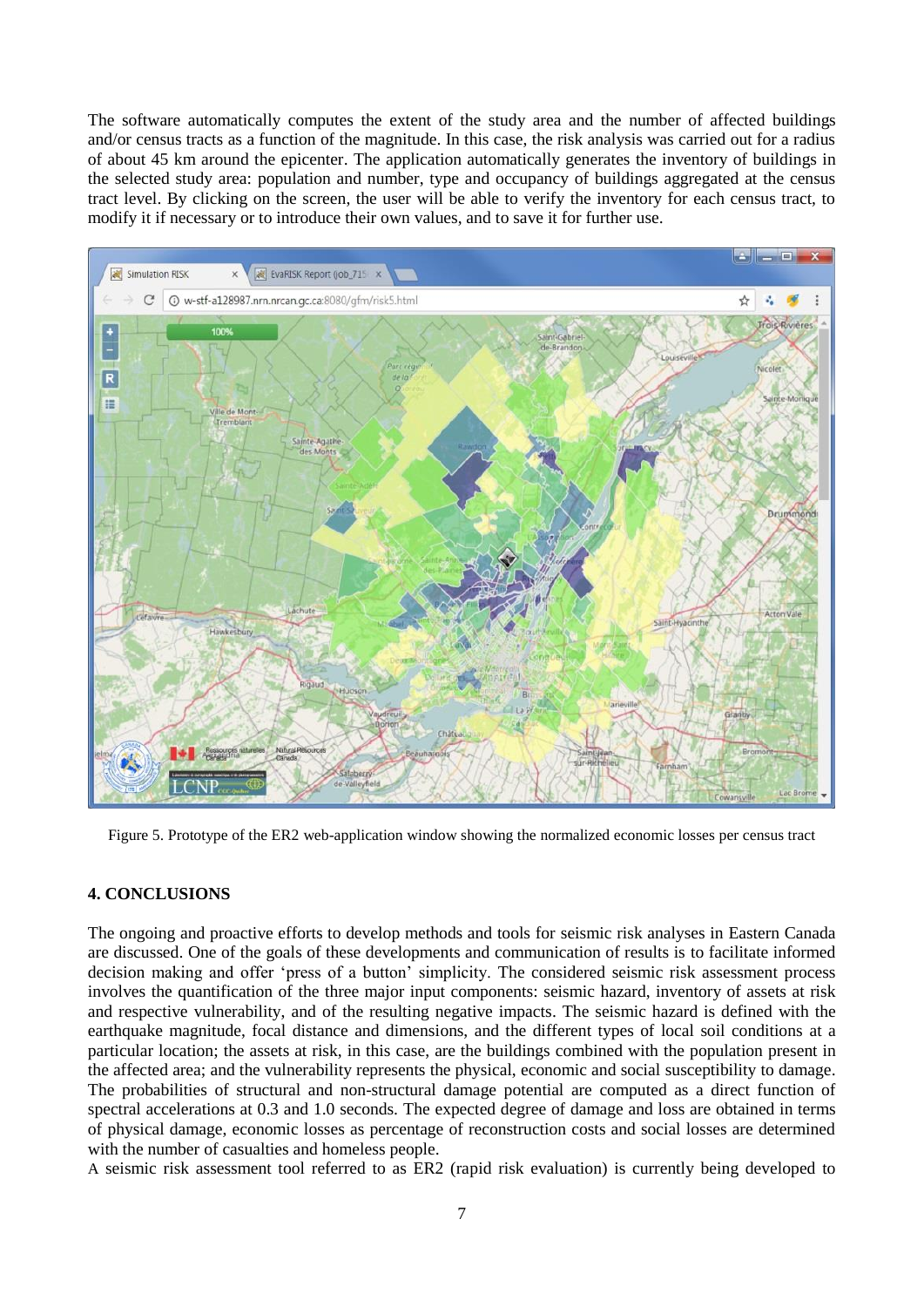include both shakemap and vulnerability algorithms. ER2 consists of three similar software components for three distinct types of use: near real-time regional seismic risk assessment, customized computation of earthquake negative impact to a single building and a web-application for seismic scenario risk modeling. Equipped with graphic user interface, ER2 web-application allows non-expert users from the public safety community to run otherwise complex seismic risk scenarios at a 'press of a button' through a simple intuitive selection process.

#### **5. ACKNOWLEDGMENTS**

This work was supported by the Public Safety Geoscience Program of Natural Resources Canada – Geological Survey of Canada, by École de technologie supérieure Montréal and by the Canadian Safety and Security Program (CSSP) which is led by Defense Research and Development Canada's Centre for Security Science, in partnership with Public Safety Canada. The CSSP is a federally-funded program to strengthen Canada's ability to anticipate, prevent/mitigate, prepare for, respond to, and recover from natural disasters, serious accidents, crime and terrorism through the convergence of science and technology with policy, operations and intelligence.

## **6. REFERENCES**

Abo-El-Ezz A, Nollet MJ, Nastev M (2014). Methodology for rapid assessment of seismic damage to buildings in Canadian settings. *Geological Survey of Canada*, Open File 7450, Ottawa, Canada.

Atkinson GM, Adams J (2013). Ground motion prediction equations for application to the 2015 Canadian national seismic hazard maps. *Canadian Journal Civil Engineering* 40, Canadian Science Publishing, pp 988-998.

Akkar S, Boomer JJ (2010). Empirical equations for the prediction of PGA, PGV, and spectral accelerations in Europe, the Mediterranean region, and the Middle East. *Seismological Research Letters* 81(2), pp 195-206.

FEMA Federal Emergency Management Agency (2012). Hazus-MH 2.1 – Earthquake Model User Manual. Washington, D.C.

GEM Global Earthquake Model. Openquake Platform. Pavia, Italy,<https://github.com/gem/oq-platform>

Kircher CA, Reitherman RK, Whitman R, Arnold C (1997). Estimation of earthquake losses to buildings. *Earthquake Spectra* 13(4), pp 703–720.

Moehle J, Deierlein GG (2004). A framework methodology for performance-based earthquake engineering. *13th World Conference on Earthquake Engineering*, Vancouver, Canada.

Nastev M, Nollet MJ, Abo El Ezz A, Smirnoff A, Ploeger SK, McGrath H, Sawada M, Stefanakis E (2017) Methods and tools for natural hazard risk analysis in Eastern Canada – Use of knowledge to understand vulnerability and implement mitigation measures. *Natural Hazards Review ASCE* 18(1), pp 1535-1543.

Nollet MJ, Désilets C, Abo-El-Ezz A, Nastev M (2013). Approche méthodologique d'inventaire de bâtiments pour les études de risque sismique en milieu urbain : Ville de Québec, Arrondissement La Cité – Limoilou. Geological Survey of Canada, Open File 7260, Ottawa, Canada.

NRC National Research Council of Canada (2016). National Building Code of Canada - NBCC 2015. Ottawa, Canada.

NORSAR Norwegian Seismic Array (2017). The SELENA-RISe Open Risk Package. Kjeller, Norway, [http://sourceforge.net/projects/selena/files/.](http://sourceforge.net/projects/selena/files/)

Ploeger SK, Sawada M, Elsabbagh A, Saatcioglu M, Nastev M, Rosetti E (2014). Urban RAT: a new tool for virtual and site specific mobile rapid data collection for seismic risk assessment. *Journal of Computing in Civil Engineering ASCE* 30(2), pp 1967-1975.

Porter KA (2009). Cracking an open safe: Hazus vulnerability functions in terms of structure independent spectral acceleration. *Earthquake Spectra* 25, pp 361–378.

PSC Public Safety Canada (2017). The Canadian Disaster Database, Ottawa, Canada, https:/[/www.publicsafety.gc.ca/cnt/rsrcs/cndn-dsstr-dtbs/.](http://www.publicsafety.gc.ca/cnt/rsrcs/cndn-dsstr-dtbs/)